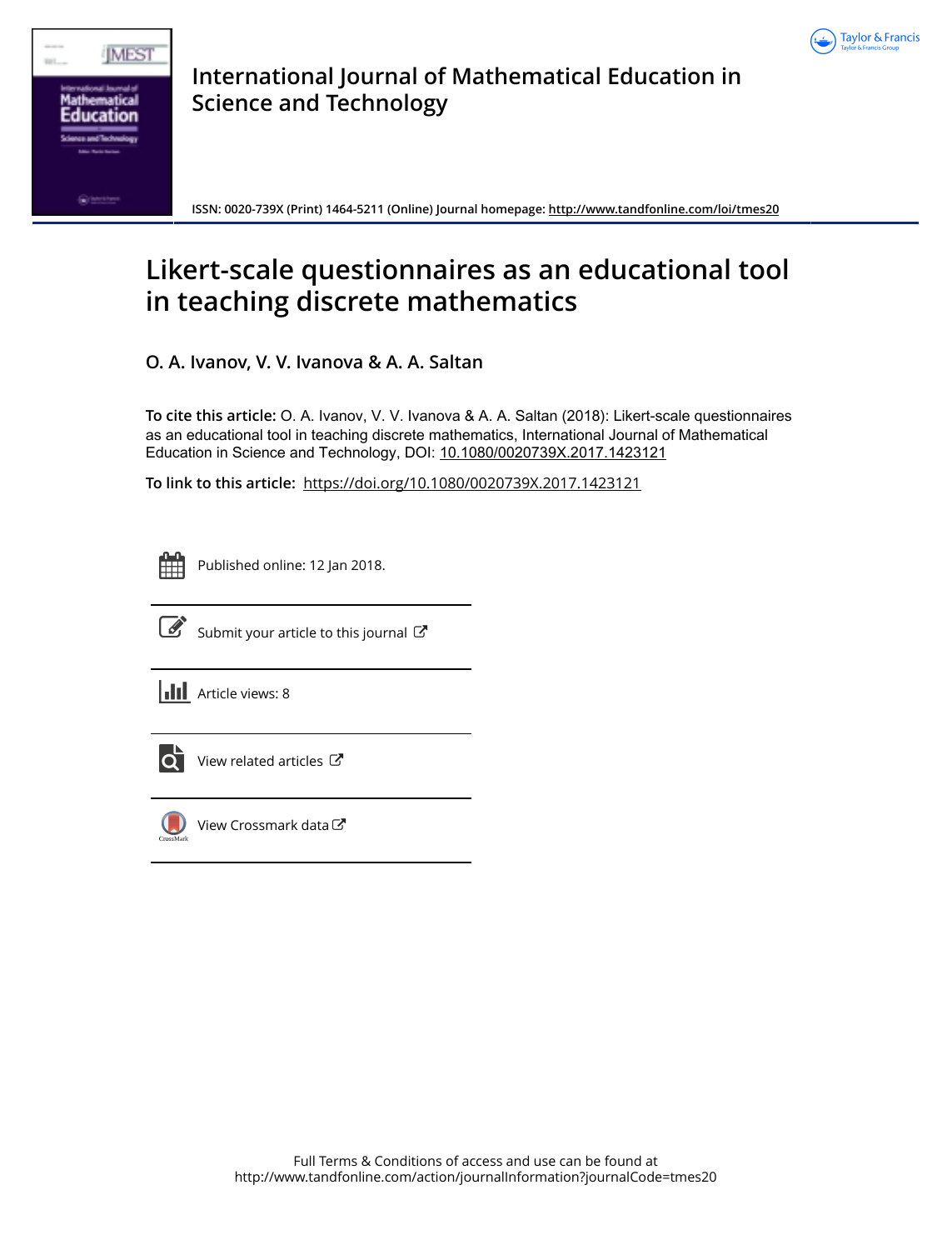

## CLASSROOM NOTE



# **Likert-scale questionnaires as an educational tool in teaching discrete mathematics**

# O. A. Ivanov<sup>a</sup>, V. V. Ivanova<sup>[b](#page-1-1)</sup> and A. A. Saltan<sup>b</sup>

<span id="page-1-1"></span><span id="page-1-0"></span>aDepartment of General Mathematics and Informatics, St. Petersburg State University, St. Petersburg, Russia; **bDepartment of Information Systems in Economics, St. Petersburg State University, St. Petersburg, Russia** 

#### **ABSTRACT**

In this paper, we report on the results of an experiment in teaching discrete mathematics to students majoring in business informatics. We supplemented our problem-based approach to teaching the course with a set of Likert-scale surveys or questionnaires that helped improve the students' performance. On the one hand, these surveys gave us feedback and, on the other, encouraged the students to reflect on the subject-matter. The experiment was quite successful, as the grades obtained by the students on the exam were significantly higher than usual. Here, we describe the structure of the surveys and the method of evaluation of the experimental results.

**ARTICLE HISTORY**

Received 5 October 2017

#### **KEYWORDS**

Active learning; Likert-scale questionnaires; discrete mathematics; student performance

# **1. Introduction**

<span id="page-1-3"></span><span id="page-1-2"></span>A course in discrete mathematics is in fact of an interdisciplinary nature. It develops the analytical, logical, and algorithmic thinking necessary for successful study of many other disciplines [\[1](#page-9-0)[,2\]](#page-9-1). Although such a course is essential for students majoring in business informatics, like other interdisciplinary courses, it appears to be quite challenging for them [\[3\]](#page-9-2).

<span id="page-1-8"></span><span id="page-1-7"></span><span id="page-1-6"></span><span id="page-1-5"></span><span id="page-1-4"></span>Approaches to designing the structure of interdisciplinary courses and teaching them in such a way as to both make them more attractive to students and improve their performance have received much attention in research and practice over the last decade. Various approaches assuming the involvement of students in the learning process with the purpose to obtain long-lasting and meaningful learning are nowadays known as active learning. Active learning suggests students' engagement in such high-order activities as analysis, synthesis, and evaluation [\[4\]](#page-9-3). There is good evidence that the implementation of an active learning approach improves students' performance without noticeable loss in academic knowledge (see, e.g. [\[5–7\]](#page-9-4)). The types of active learning interventions considered vary widely. As shown in [\[8\]](#page-9-5), in teaching physics, the implementation of the technique called 'interactive lecture demonstrations' yields significant improvements in learning outcomes. On the other hand, there is evidence that the incorporation of a programming practicum in a discrete mathematics course also promotes more active learning [\[9\]](#page-9-6).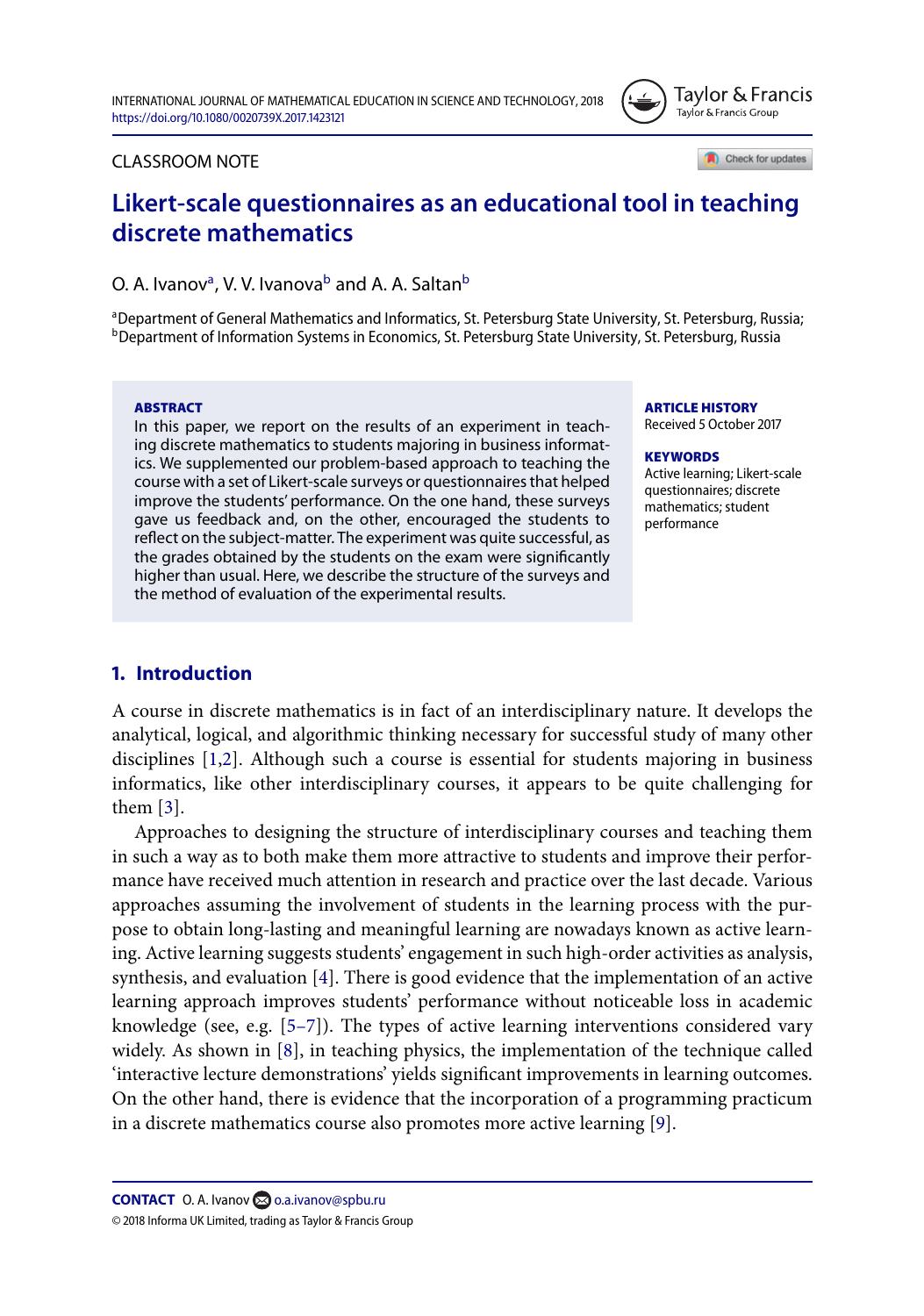#### $2 \left( \bigoplus \right)$  CLASSROOM NOTE

In our discrete mathematics course as formerly taught, we had incorporated elements of the active learning approach from the very beginning, and the lectures were supplemented with problem-solving sessions and a programming practicum. However, the students' results (in particular, their grades) were far from what one might desire.

The starting point of our experiment came from an observation made in [\[2\]](#page-9-1). The students were asked to specify on a so-called Likert scale (ranging from *strongly agree* to *strongly disagree*) their level of agreement or disagreement with the following statement: 'The reason why it is hard to decipher a message encoded by the RSA method lies in the fact that the complexity of finding the inverse to a given element of  $\mathbb{Z}_k$  depends exponentially on the number *k*'.

Since the suggested reason is in fact wrong, the correct reaction to this statement would be to check 'strongly disagree' on the Likert scale. Nevertheless, more than half of the students agreed with the statement. Such a reaction shows clearly that the students had grasped neither the central idea of the RSA encryption algorithm (the difficulty of factoring 'very large' numbers that are products of two primes), nor the algorithm for finding the inverse for a given element in the ring  $\mathbb{Z}_k$ . In fact, the complexity of finding  $a^{-1} \in \mathbb{Z}_k$  depends linearly even on *a*.

Thus, the reaction of the students to the given statement provides an indication of the level of understanding (or rather misunderstanding) of the topic under study. The novelty of our proposed approach was to supplement the standard approach to learning, that is, one including home and in-class assignments as well as a mid-term colloquium, with Likert-based surveys. These surveys were followed by a discussion of the main topics and were intended to 'close the knowledge loop' in the sense of providing both students and lecturer with information regarding the level of understanding of the topic. In this paper, we describe the results of such an experiment conducted with freshmen majoring in business informatics. Our main goal was to improve our students' conceptual understanding of discrete mathematics.

# **2. Description of the experiment**

#### *2.1. Design and scheduling of the experiment*

The experiment aimed to investigate the extent to which the implementation of Likert-scale surveys followed by detailed discussion can contribute to a better understanding of discrete mathematics.

The experiment was carried out in the Spring of 2017 with 22 students majoring in Business Informatics as participants. Four surveys were conducted: the first three were oriented towards theory, and the fourth to the implementation of algorithms using CAS Wolfram Mathematica. In each of the four questionnaires provided, we asked the students to express their attitude toward the statements on the following Likert scale

*strongly agree agree hard to say disagree strongly disagree*

The first three questionnaires each consisted of 20 statements and the fourth questionnaire of 14. Each questionnaire contained an equal number of true and false statements (or 'wrong-worded statements', so-called).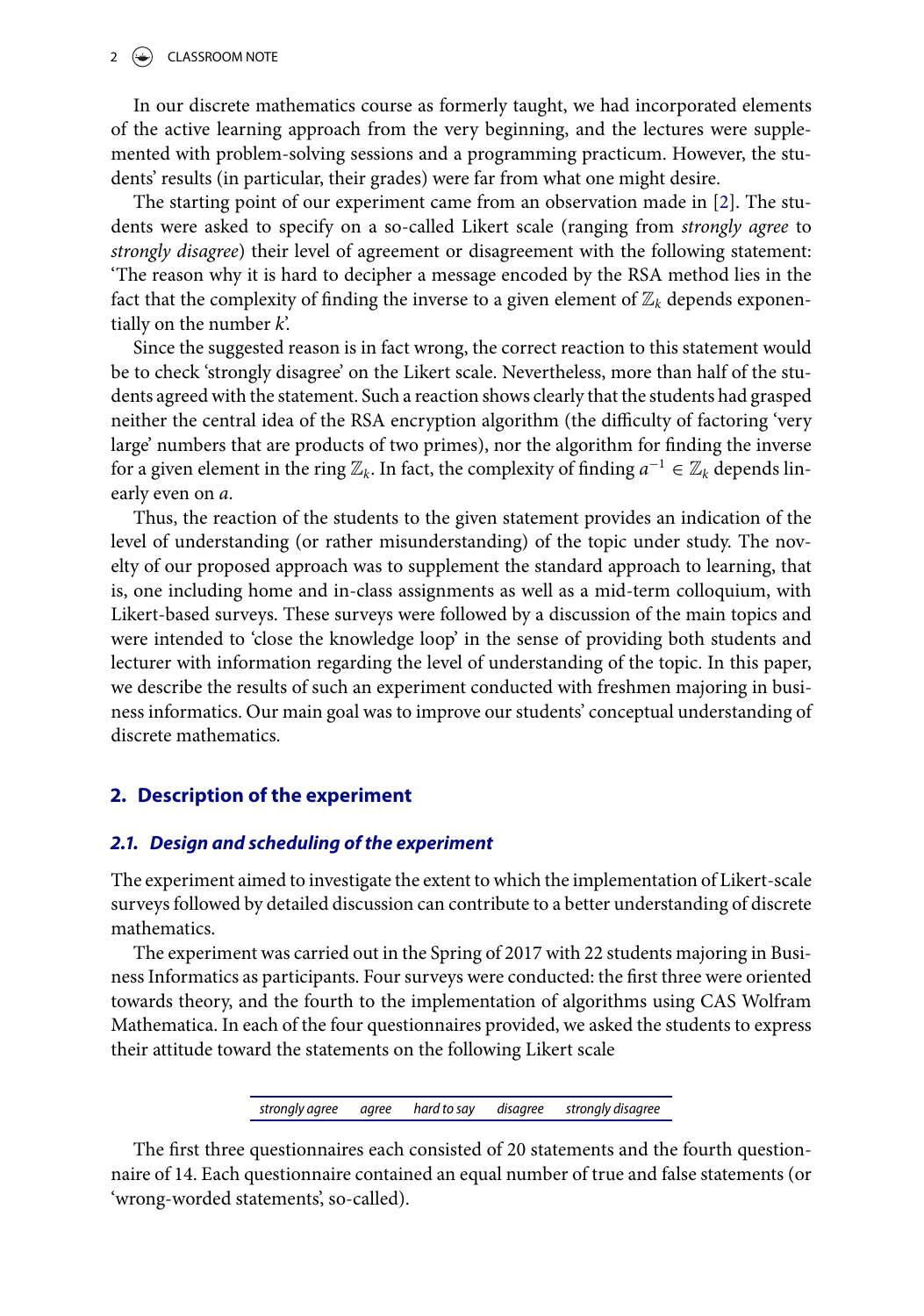Here is a detailed list of topics mentioned in the questionnaires:

Survey 1 (March): sequences and recurrence relations; sets and counting; combinatorics. Survey 2 (April): modular arithmetic and some applications; the main algorithms relating to binary heaps and binary search trees; sorting algorithms.

Survey 3 (the beginning of May): the main algorithms relating to graphs and trees; greedy algorithms relating to weighted graphs; relations on sets.

Survey 4 (the end of May): the syntax and semantics of operators and the implementation of the main algorithms of discrete mathematics in CAS *Mathematica*.

A final survey (similar to those described in [\[2\]](#page-9-1)) was conducted just before the examination. Discussion of the results of each of the surveys took place a few days later.

Surveys 1–3 lasted 15 minutes each, and their discussions 15–20 minutes each. Survey 4 required a little more time (about 30 minutes), and its discussion took also 15–20 minutes.

As will be shown below, the surveys covered a wider range of concepts, ideas, and algorithms of the discrete mathematics course than did the regular quizzes. Also, since the restricted time forced the students to answer the questions without hesitation, their responses reflected their understanding of the course. A student's results on the surveys did not affect his/her final grade for the course, so he/she was motivated to provide answers deemed by them to be correct in the light of their knowledge and understanding.

#### *2.2. Statements examples*

Here are the first 10 statements of the first questionnaire and the first 5 statements of the last questionnaire.

**Statements of questionnaire 1** (Here statements 2, 3, 6, 8, and 9 are the true ones.)

- (1) The magnitude of a Fibonacci number is a quadratic function of its index.
- (2) The set of all arithmetic progressions is the same as the set of all sequences satisfying a second-order linear recurrence relation.
- (3) The number of combinations is a special case of the number of permutations with repetition allowed.
- (4) The sum of the squares of the first *n* natural numbers is a quadratic polynomial in *n*.
- (5) If the height of a tower of Hanoi is doubled, then the number of moves required to transfer the entire stack to another peg is approximately four times greater.
- (6) If finite sets *A* and *B* have the same number of elements, then the number of injections  $A \rightarrow B$  coincides with the number of surjections  $A \rightarrow B$ .
- (7) In every set, the number of all 4-element subsets is greater then the number of all 3-element subsets.
- (8) If a set has more than 3 elements, then the number of permutations on its elements is greater than the number of its subsets.
- (9) The number of subsets of a finite set *A* coincides with the number of all maps from *A* to a 2-element set.
- (10) If 13 out of 25 schoolmates like to read books and 17 adore computer games, then exactly 5 of them like both to read books and play on the computer.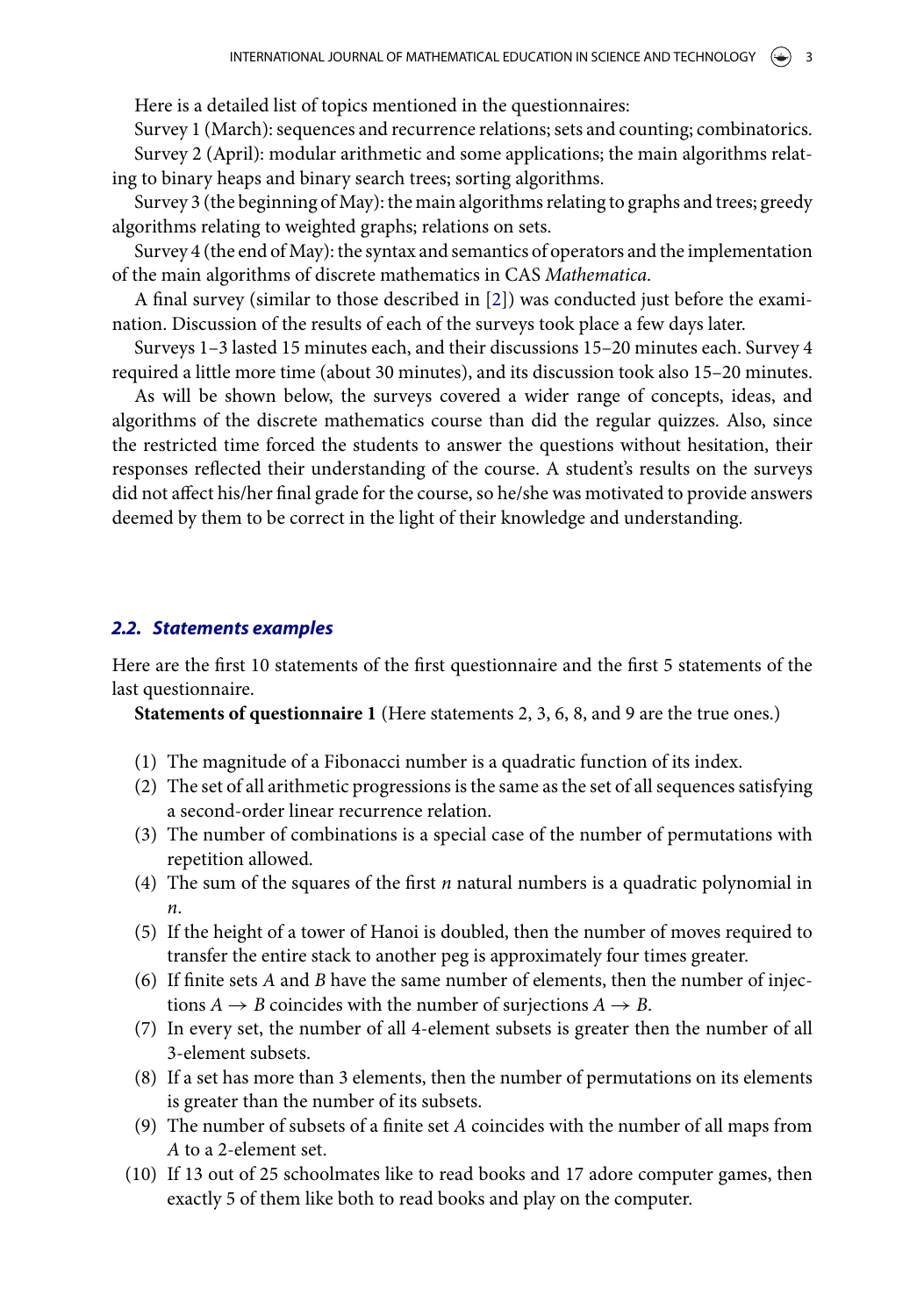4 CLASSROOM NOTE

**Statements of questionnaire 4** (Here statements 1, 2, and 3 are true.)

(1) The procedure described below removes duplicates from a given list while preserving the order of the last occurrences of the items in the list[.](#page-4-0)

```
nodupl[x] := Module[{y = x, i = Length[x]},While[i > 0, {y, i} = {Delete[y, Most[Position[y, y[[i]]]]],
i - Length [Most [Position [y, y[[i]]]]] - 1}]; Return [y]]
```
- (2) Though the complexities of the bubble-sort algorithm and the insertion sort algorithm are both of the order  $O(n^2)$ , 'bubble-sort' is, on average, more time-consuming than 'insertion sort'.
- (3) The procedure given below constructs the adjacency matrix of a graph from the adjacency list of the graph[:](#page-4-1)

<span id="page-4-1"></span>fromadj  $[m] := Module$   $\{a, n = Length[m]\},$  $a = Table[0, {i, 1, n}, {j, 1, n}]$ ;  $D \circ [a[[i, m[[i]]]] = 1, {i, 1, n}]$ ; Return[a]]

<span id="page-4-2"></span>(4) Execution of the following code yields a list of the first ten Fibonacci numbers[:](#page-4-2)

 $fib1[n] := fib1[n-1] + fib1[n-2];$ fibl[1 ] = 1; fibl[2 ] = 1; Table[fib1[n],  $\{n, 1, 10\}$ ]

(5) The execution of the operator digits [13] results in the list  $\{1,1,0,1\}$  consisting of the binary digits of the number 13[.](#page-4-3)

```
digits [n] := Module[{s = {}}, k = n, t],While [k \neq 0, t = Mod[k, 2]; s = Appendix, t]; k = (k - t) / 2];Return[s]]
```
# *2.3. Discussion of the above statements*

We first consider the statements of questionnaire 1 in order.

Those agreeing with statement 1 either do not know *Binet's formula* or fail to understand its connection with the statement. That formula implies that  $F_n \approx \frac{1}{\sqrt{5}} \left( \frac{1+\sqrt{5}}{2} \right)$  $\left(\frac{\sqrt{5}}{2}\right)^n$ , so that  $F_n$ depends *exponentially* on *n*.

Of course, statement 2 is true since, by the definition of an arithmetic progression, we have  $x_{n+1} - x_n = x_n - x_{n-1}$ , whence  $x_{n+1} = 2x_n - x_{n-1}$ . It is clear that a sequence satisfies the latter recurrence relation if and only if the sequence is an arithmetic progression.

Assume that an *n*-element set contains *k* elements of type 1 and *n* − *k* elements of type 2. Then, the formula for the number of permutations with repetitions takes the form  $\frac{n!}{k!(n-k)!}$ which is the number of *k*-combinations from a given *n*-element set. Note that, of course,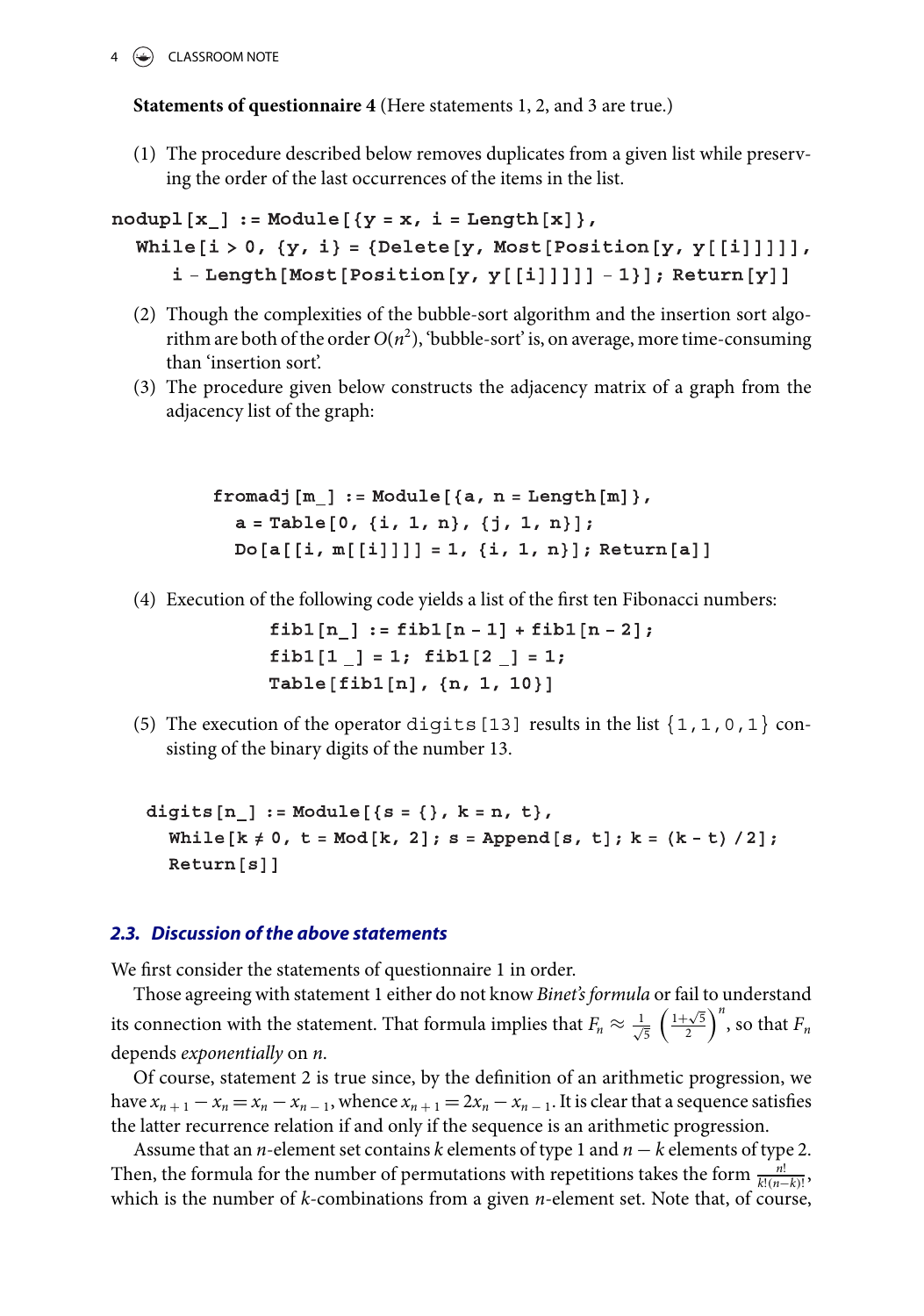it is not actually necessary to use specific formulas for these numbers. One can use instead the following purely combinatorial argument: There are  $\binom{n}{k}$  ways to choose  $k$  places for objects of type 1 in a permutation of length *n*, with repetition. Students who *remembered* the proof of the formula for the number of permutations with repetition should easily be able to respond correctly to Statement 3.

We proved in class that the sum of squares of the first *n* natural numbers is a cubic polynomial in *n*. However, the fact that statement 4 is false is also clear from general considerations.

Statement 5 is completely wrong. Indeed, by the well-known formula, we need  $2^4 - 1 =$ 15 moves for a tower of 4 discs, while we need  $2^8 - 1 = 255$  moves for a tower with 8 discs. Students agreeing with Statement 5 have failed to understand that the number of moves in the Hanoi problem depends exponentially on the number of discs.

Statement 6 is true because if two finite sets *A* and *B* have the same number of elements, then a map *f*:  $A \rightarrow B$  is an injection if and only if *f* is surjection.

It would seem that the number of 4-element subsets of a set is greater than the number of its 3-element subsets. However, this is true only if the set contains more than 8 elements. Otherwise statement 7 is not true, since a 4-element set has only one 4-element subset, but four 3-element subsets. Thus, Statement 7 is false.

Statement 8 is the only statement where any calculation is required. If a set has 4 elements, then the number of permutations of its elements is  $4! = 24$ , while the number of its subsets is  $2^4 = 16$ . One then argues by induction as follows. If  $n! > 2^n$ , then  $(n + 1)! =$  $(n + 1) \cdot n! > 2 \cdot n! > 2 \cdot 2^n = 2^{n+1}$ . Hence, Statement 8 is true since, by assumption, the number of elements in the given set is greater than 3.

Statement 9 is true because there is a one-to-one correspondence between the set of all subsets of a given set *A* and the set of all maps from *A* to the 2-element set  $\{0, 1\}.$ 

Statement 10 would be true under the assumption that every student likes to engage in at least one of the two activities. Note that if we reword the statement by writing 'at least five' instead of 'exactly five', we get a true statement. Of course, Statement 10 is related to the inclusion–exclusion formula.

Note that the above 10 statements cover most of the topics included in Survey 1.

We now turn to the statements of questionnaire 4.

Statement 1 is true. The code does remove duplicates from a given list while preserving the order of the last occurrences of the items in the list. For example, applying the procedure nodupl to the list  $\{1, 2, 3, 6, 6, 3, 5, 2, 1\}$ , we obtain the list  $\{6, 3, 5, 2, 1\}$ . A similar procedure was considered in class, the only difference being that that procedure preserved the order of the *first* occurrences of the items in a list.

Statement 2 is also true because, on average, the bubble-sort algorithm requires twice as many comparisons as the insertion sort. Moreover, the number of renumberings in the bubble-sort depends quadratically on the length of the list, while for the insertion sort the dependence is linear. The difference in the execution speed was demonstrated to the students in the computer lab.

Of course, Statement 3 is true. We deliberately changed the name of the procedure to compel the students to think a little.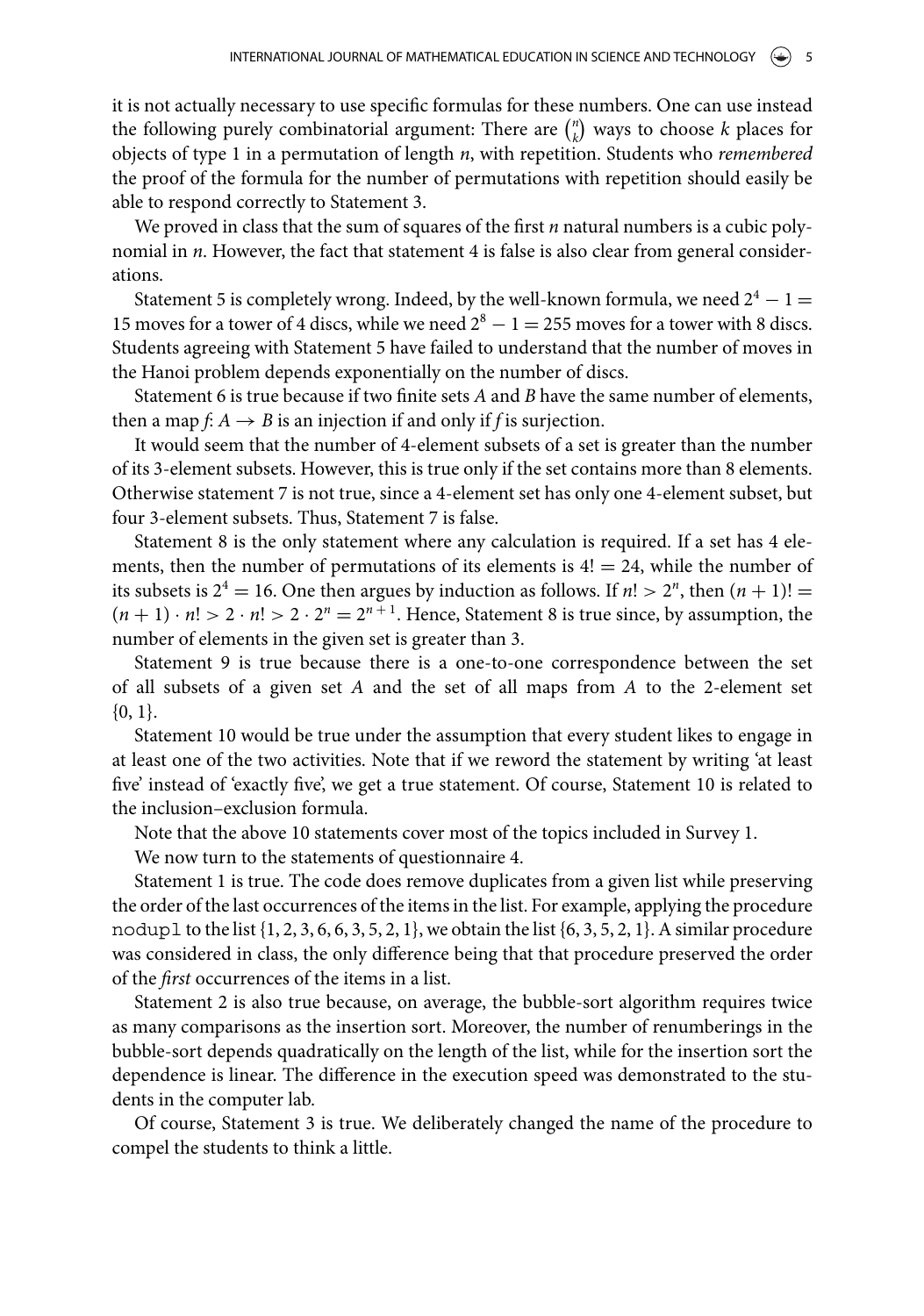<span id="page-6-0"></span>

| Table 1. Students' response to Questionnaire 1. |  |  |  |             |  |  |  |  |  |
|-------------------------------------------------|--|--|--|-------------|--|--|--|--|--|
| Statement                                       |  |  |  | 1 2 3 4 5 6 |  |  |  |  |  |

| Statement        |    |  |    |    |   |    |   |  |
|------------------|----|--|----|----|---|----|---|--|
| Right reaction   | 16 |  | 12 | 13 | q | 16 | D |  |
| Wrong reaction   | ↖  |  |    | 8  |   |    |   |  |
| Neutral reaction | n  |  |    |    |   |    |   |  |

Statement 4 is false. The given code generates a list consisting of 10 ones. This question tests the students' knowledge of the CAS *Mathematica* syntax. The fact is that the form fib1[1\_]=1 of the assignment operator entails that *each* value returned by fib1 is 1.

Statement 5 is also false. Though the given code indeed generates a list of binary digits of the number 13, the digits will be written in a different order: the execution of the operator digits [13] results in the list  $\{1, 0, 1, 1\}$ . The students should understand that the digits are calculated starting from the least significant digit. Since the operator Append appends the next element to the end of the list, the binary digits of 13 will be written in reverse order.

Thus, we see that these five statements test not only for knowledge of the syntax, but also for knowledge of procedures, theoretical results, and ability to read codes.

#### **3. Experiment evaluation**

#### *3.1. Students' response*

<span id="page-6-1"></span>The Likert scale has been widely used in various psychometric studies, including research in mathematics teaching. For example, there are many papers devoted to determining the relation between mathematics instructors' beliefs and practices (see e.g. [\[10–12\]](#page-9-7) and references therein). In such studies, it was, of course, necessary to take into account the difference between the answers 'agree' and 'strongly agree'. In our analysis of responses, however, we did not distinguish between agreement and strong agreement nor between disagreement and strong disagreement. We were concerned exclusively with basic understanding of the subject: students should agree with a correct statement and disagree with a wrong one. But we wanted to take into account the fact that students coming fresh to university often lack self-confidence so tend not to give categorical answers. Another goal of the surveys was to increase the students' interest in the subject under study, and, in this respect, the Likert scale was useful since it increases the emotional component of the learning process.

In [Table 1,](#page-6-0) we give the numerical breakdown of the responses of the 21 students to the statements of Questionnaire 1, including the numbers of 'undecides'.

This table clearly provides much material for discussion. The poor overall response to Statement 2 was easily explained by the fact that the idea of defining an arithmetic progression by means of a recurrence relation had not been introduced in class: it was thus left to the students to understand on their own that an arithmetic progression could be given via a second-order recurrence relation. On the other hand, the fact that less than a half of the students correctly understood Statement 6 indicates that they had not understood in depth the concepts of injection and surjection. The fact that only a slim majority of students understood Statements 3 and 4 would seem to indicate that, at that time, they were having trouble understanding the definition of permutations with repetitions and did not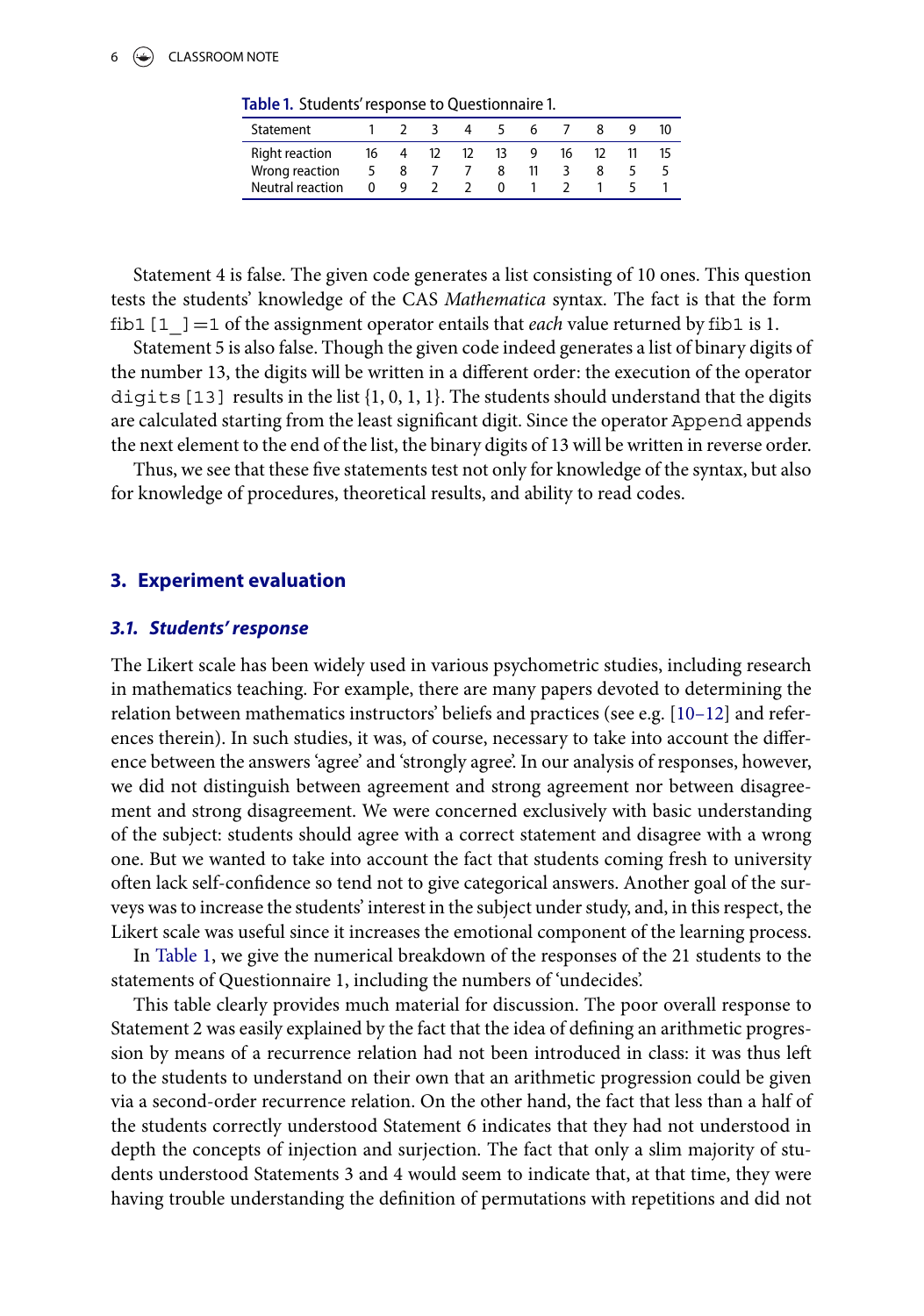<span id="page-7-0"></span>

| Table 2. Students' response to Question- |  |
|------------------------------------------|--|
| naire 4.                                 |  |

| Statement                                            |        |         |         |         |              |
|------------------------------------------------------|--------|---------|---------|---------|--------------|
| Right reaction<br>Wrong reaction<br>Neutral reaction | q<br>9 | 10<br>8 | 17<br>6 | h<br>13 | 14<br>5<br>0 |

Table 3. Students' response to the last Questionnaire.

| Statement        |    |    | ર  |
|------------------|----|----|----|
| Right reaction   | 17 | 16 | 17 |
| Wrong reaction   | 2  | 3  | २  |
| Neutral reaction |    |    |    |

<span id="page-7-1"></span>remember the formula for the sum of squares of the first *n* positive integers (and, moreover, did not remember the basic idea for deriving formulas for sums of exponents of these numbers).

The results of Questionnaire 4 are as shown in [Table 2.](#page-7-0)

The fact that two-thirds of the students responded incorrectly to Statement 4 indicates that they do not understand the syntactic structure of the definition of new operators in CAS Mathematica. The responses to Statement 1 demonstrate that large number of students are not able to understand a program code.

We discuss the pedagogical conclusions of our experiment in the next section; for now we just give one example involving the bubble-sort algorithm.

It can be seen from [Table 2](#page-7-0) that when answering Questionnaire 4, only half of the students understood that this algorithm is less efficient than the insertion sort algorithm. It is interesting to consider the change between the time this Questionnaire was administered and the final exam. To this end, the following statements were included in the last (preexamination) survey:

*Statement 1*. The bubble-sort algorithm is one of the most effective methods for sorting large lists.

*Statement 2*. Applying this algorithm to a list consisting of 10 elements, in a worst case scenario, one has to perform slightly fewer than 100 comparisons and the same number of transpositions of pairs of elements in the list.

*Statement 3*. Doubling the number of elements of a list increases the time for sorting this list by the bubble-sort algorithm approximately by the factor 4.

[Table 3](#page-7-1) indicates that by the end of the experiment, the majority of students had understood that the complexity of the bubble-sort algorithm depends quadratically on the length of the list, that the greatest number of comparisons needed for sorting a list consisting of *n* elements by this algorithm is approximately equal, not to  $n^2$ , but to  $n^2/2$ , and that this algorithm is in no way the most effective.

#### *3.2. Student's performance*

In evaluating the results of our project, we used both objective and subjective data. The objective data consisted in the distribution of students' scores on the discrete mathematics exam, as compared with the distribution of scores of students who sat the exam in 2016. (We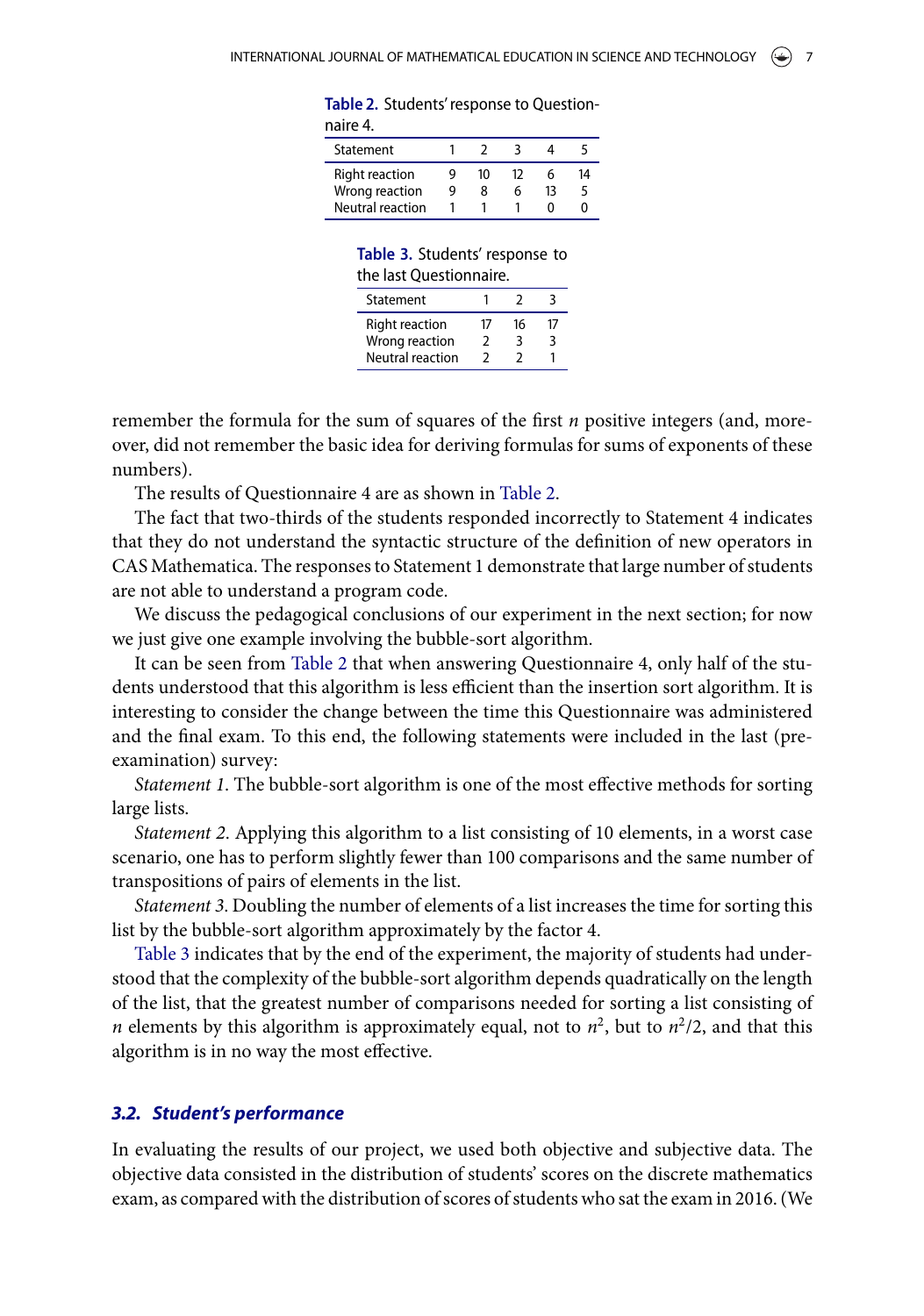<span id="page-8-1"></span>

|             | 0–16 | $17 - 32$ | $33 - 48$ | $49 - 64$ | $65 - 80$ | $81 - 100$ | Mean |
|-------------|------|-----------|-----------|-----------|-----------|------------|------|
| Spring 2016 | 10%  | 10%       | 30%       | 45%       | $0\%$     | 5%         | 48.8 |
| Spring 2017 | 5%   | 10%       | 15%       | 45%       | 15%       | 10%        | 57.4 |

<span id="page-8-0"></span>Table 4. Distribution of students' examination scores.

Table 5. Average examination scores in Calculus and Discrete Mathematics courses.

| coupea.       |             |             |
|---------------|-------------|-------------|
|               | Spring 2016 | Spring 2017 |
| Calculus      | 44.2        | 46.4        |
| Discrete math | 48.8        | 57.4        |
|               |             |             |

<span id="page-8-2"></span>Table 6. Students' feedback on the experiment.

| Didn't affect at all Didn't affect Don't know Affected Strongly affected |  |  |
|--------------------------------------------------------------------------|--|--|
|                                                                          |  |  |

were unable to use exam results from previous years because of differences in the course material.) [Table 4](#page-8-0) shows the percentage distribution of students' scores across the indicated intervals as well as the average score.

One sees an obvious improvement in the results: the average examination scores improved by 8.6 percentage points, a relative increase of more than 17%.

We did not have the opportunity to form a *control* group of students. Instead, as a next best substitute, we compared our results with those obtained in the final examination in Calculus, taught in the traditional way. [Table 5](#page-8-1) shows the average scores obtained by students in that exam compared with their average score in discrete math.

(The average score of students enrolled a year earlier in the examination in discrete mathematics in Spring 2015 was 44.0.)

If we compare the ratio of the average scores obtained by students in the examinations in discrete mathematics and Calculus in Spring 2016 and Spring 2017, we see that the difference between the average scores for 2017 and 2016 is definitely related to the methodology used in teaching discrete mathematics in 2017. It follows from the above data that the ratio increased by 12%, which is twice the value specified in [\[7\]](#page-9-8).

The subjective data in question were the results of an anonymous survey conducted after the examination. Students were asked to rate the extent to which their participation in the experiment *positively* affected their understanding of the discrete mathematics course. [Table 6](#page-8-2) presents the distribution of students' answers. (Note that one student had dropped out of the project).

Thus, the majority of students (86%) reported a positive impact of the methodology used. Since this methodology has proven its effectiveness, we will introduce it into the educational process in the future, conducting similar surveys online.

#### **4. Concluding remarks**

We have here presented our first experiment involving the use of a Likert-scale survey in a discrete mathematics course. The effectiveness of this approach lies in the fact that it promotes active learning among students. Discussion of their responses, both in small groups and in the classroom, leads to a better understanding of the course material on their part.